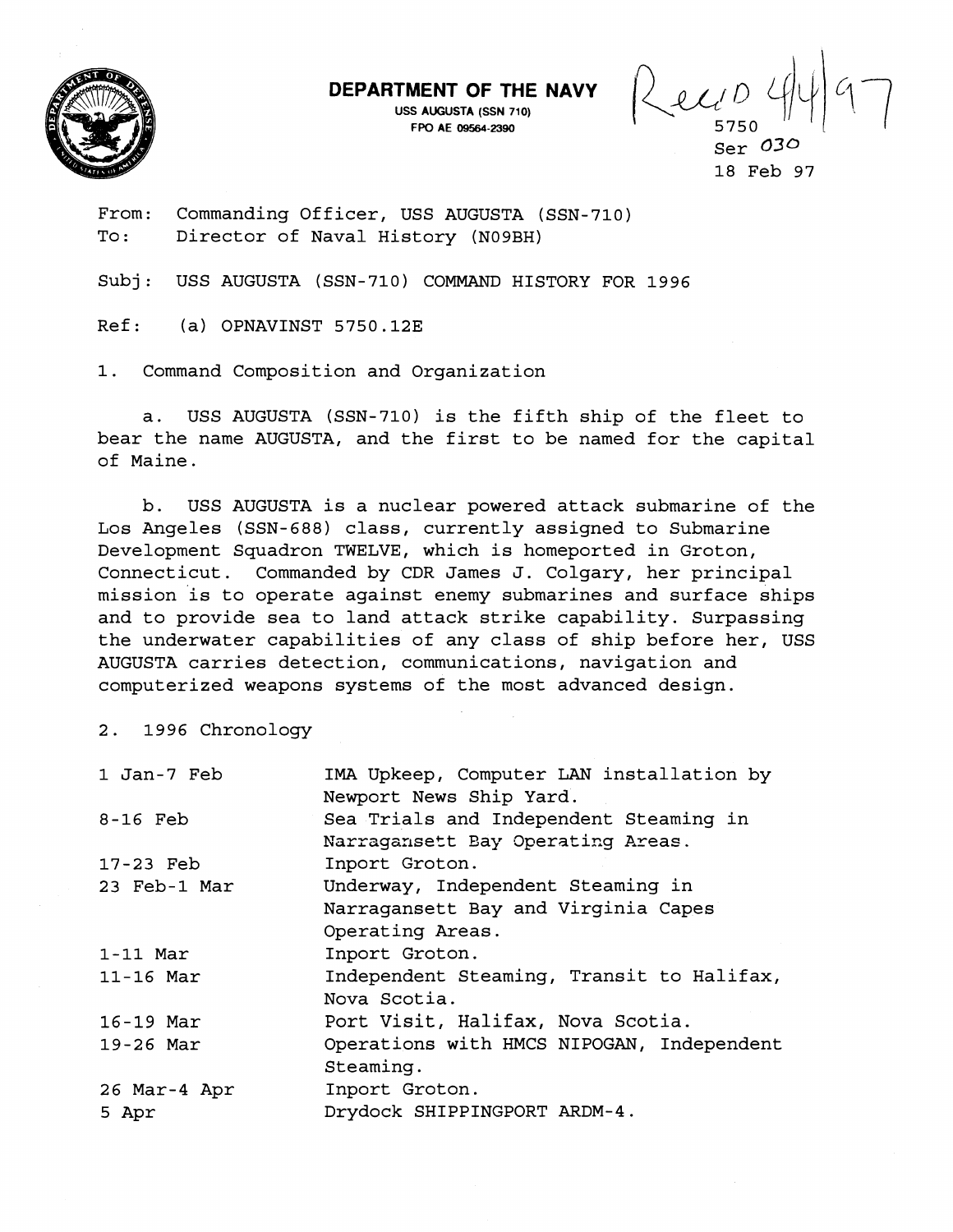| $6$ Apr- $6$ Jun | Selected Restricted Availability 4-1 by<br>Portsmouth Naval Shipyard. |
|------------------|-----------------------------------------------------------------------|
| 22-29 May        | Members of the crew participated in "Fleet                            |
|                  | Week" in New York City.                                               |
| 28 May           | Undock SHIPPINGPORT ARDM-4                                            |
| 29 May-10 Jun    | Inport Groton.                                                        |
| 11-13 Jun        | Sea Trials in Narragansett Bay Operating                              |
|                  | Areas.                                                                |
| 13-17 Jun        | Inport Groton.                                                        |
| 18-27 Jun        | Underway, Transit, Midshipman Operations near                         |
|                  | Port Canaveral, FL.                                                   |
| 27 Jun-1 Jul     | Port Visit, Port Canaveral, FL.                                       |
| $1-12$ Jul       | AN/SQQ-110 Sonar Testing with Maritime Patrol                         |
|                  | Aircraft, Independent Steaming.                                       |
| 13-15 Jul        | Port Visit, Port Canaveral, FL.                                       |
| 16-18 Jul        | Sound Trials; Exuma Sound, Bahamas.                                   |
| 19-22 Jul        | Transit to Narragansett Bay Operating Areas.                          |
| 23-24 Jul        | Inport Groton.                                                        |
| $24 - 27$ Jul    | Underway, Narragansett Bay Operating Areas;                           |
|                  | Operational Reactor Safeguards Examination                            |
|                  | Workup.                                                               |
| $28 - 30$ Jul    | Inport Groton.                                                        |
| 30 Jul-2 Aug     | Underway, Narragansett Bay Operating Areas;                           |
|                  | Operational Reactor Safeguards Examination.                           |
| $3 - 7$ Aug      | Inport Groton.                                                        |
| $8 - 9$ Aug      | Transit to Winter Harbor, ME.                                         |
| $9-10$ Aug       | Anchored; Port Visit, Winter Harbor, ME, crew                         |
|                  | members participated in "1996 Winter Harbor                           |
|                  | Lobster Festival".                                                    |
| 11-12 Aug        | Transit to Groton.                                                    |
| 13 Aug           | VIP Cruise-SEAWOLF Commissioning Committee                            |
|                  | from Akron, OH.                                                       |
| 14 Aug-15 Sep    | Pre-Overseas Movement Availability by Naval                           |
|                  | Submarine Support Facility, Groton and                                |
|                  | Portsmouth Naval Shipyard.                                            |
| 10-11 Sep        | Logistics Readiness Evaluation.                                       |
| 16-17 Sep        | Post Upkeep Sea Trials.                                               |
| 17-18 Sep        | Inport Groton, Load TB-29 Tactical Sonar                              |
|                  | Array.                                                                |
| 18- 26 Sep       | Sound Trials with USS RHODE ISLAND, TRACKEX                           |
|                  | and TB-29 Evaluation with USS HARTFORD.                               |
| 27 Sep-10 Oct    | Inport Groton.                                                        |

 $\mathcal{L}_{\mathcal{A}}$  .

 $\mathcal{L}$ 

 $\frac{1}{2}$ 

 $\frac{1}{2}$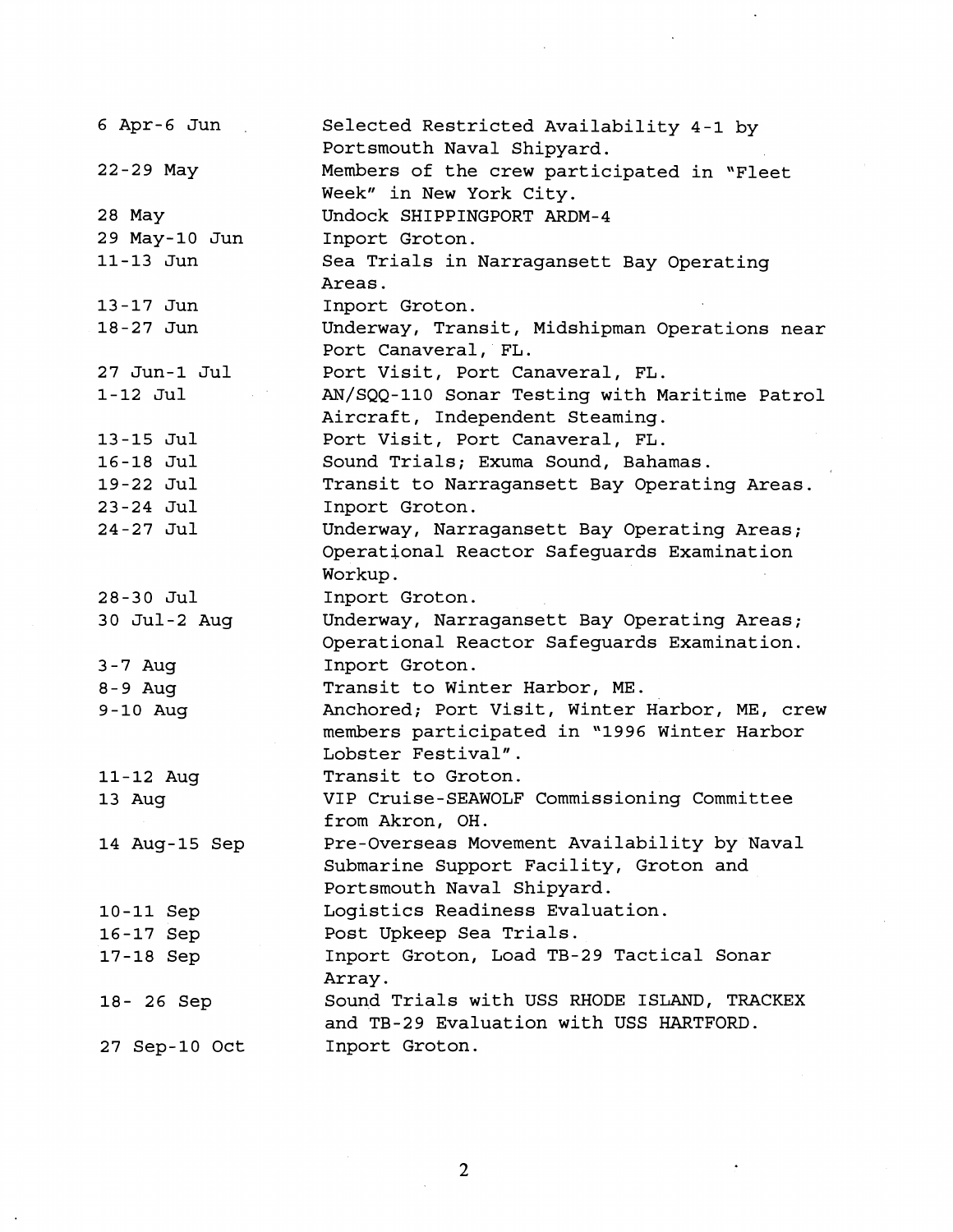| 11 Oct-15 Oct | Pre-Overseas Movement Certification Workup<br>Exercise, Narragansett Bay Operating Areas<br>with USS SAN JUAN (SSN-751) and USS BILLFISH<br>$(SSN-676)$ . |
|---------------|-----------------------------------------------------------------------------------------------------------------------------------------------------------|
| 16 Oct-21 Oct | Inport Groton.                                                                                                                                            |
| 21-25 Oct     | Pre-Overseas Movement Certification with USS<br>CITY of CORPUS CHRISTI (SSN-705) and USS<br>BILLFISH (SSN 676), COMSUBDEVRON TWELVE<br>embarked.          |
| 26 Oct-12 Nov | Inport Groton, Pre-Voyage Repair Period.                                                                                                                  |
| 13 Nov-31 Dec | North Atlantic Deployment (scheduled return<br>to homeport February 1997).                                                                                |
| 23 Dec-31 Dec | Port Visit, Faslane Scotland, UK.                                                                                                                         |

3. Narrative

a. 1996 was a very busy year for AUGUSTA over a wide spectrum of areas including public relations, extensive maintenance periods, new age technological advancements in data processing and tactical systems, and highly successful at sea operations, including the first ever deployment of the TB-29 tactical sonar array.

b. AUGUSTA took a major step into the new age of Automated Data Processing (ADP) aboard submarines this year. A Local Area Network (LAN) system was installed by Newport News Naval Shipyard. The LAN system main frame, located in the ship's log room, houses over 200 compact disks containing ship's plans, SNAP-3 automated supply system software, technical manuals, as well as word processing, message writing, and E-mail programs.

c. The ship was drydocked for two months for an extensive Selected Restricted Availability (SRA) . Combining the outstanding and untiring conjunctive efforts of ship's force, Naval Submarine Support Facility New London, Portsmouth Naval Shipyard, and various other outside activities, a modern warship was once again ready for mission taskings. A few significant accomplishments included: the ship's shaft was replaced, the sonar dome was replaced, the AN/BQG-5 Wide Aperture Array sonar system was upgraded, and the OTH (Over the Horizon) targeting system was upgraded.

d. Many members of the crew had the opportunity to participate in "FLEET WEEK" festivities held in New York City, New York. Some of the highlights included tours of, an aircraft

3